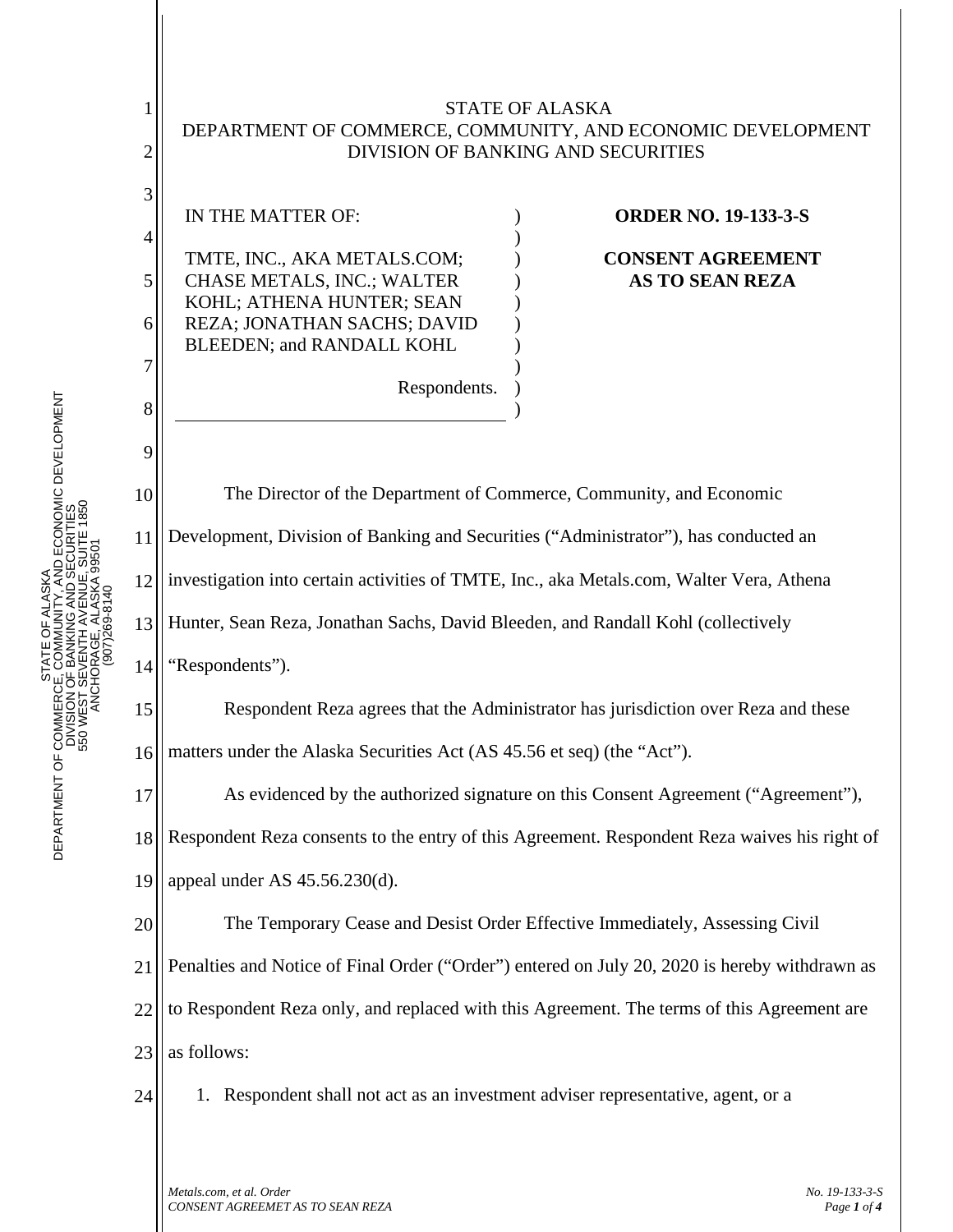6

8

9

10

11

12

13

17

1 2 supervised person, or to otherwise solicit on behalf of a broker-dealer or investment adviser, under the Act unless Respondent first obtains any and all required licenses.

3 4 5 2. Respondent forfeits any right to contest, challenge, or appeal the denial of an application for registration as an investment adviser representative, agent, or supervised person under the Act if such denial occurs before the expiration of this agreement.

3. Respondent shall not violate the Act or associated regulations.

7 4. Upon a violation of this Agreement by Respondent, the Administrator, in its discretion, may either (1) impose a \$10,000 penalty for the violation; or (2) revoke this consent decree, re-impose the Order, and seek a final order based upon the violations of the Act alleged in the Order. This paragraph shall not be interpreted to prohibit the Administrator from filing a separate criminal, civil, or administrative action (or order) for any new violations of the Act. 5. This Agreement shall not be construed as an admission by Respondent or as a finding that Respondent violated the Act.

14 15 16 6. Respondent acknowledges that this Agreement is a public record under Alaska law, that the Administrator shall comply with all public records laws, and that this Agreement will be viewable on the Administrator's website.

7. This Agreement expires on January 1, 2025.

18 19 8. The parties agree to submit to the jurisdiction of the State of Alaska Superior Court for the purposes of any future disputes that arise between the parties that concern this Agreement,

20

23 //

//

24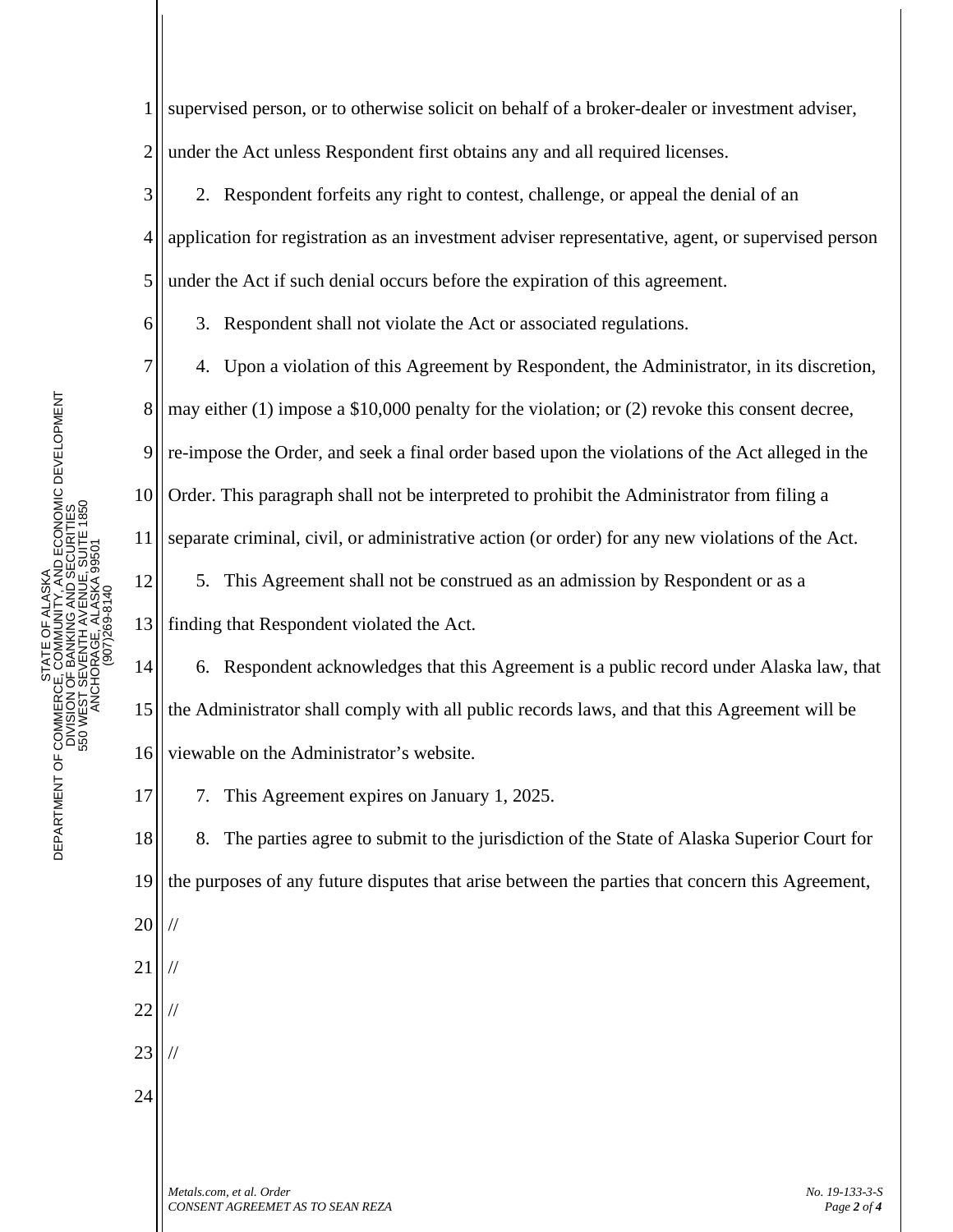